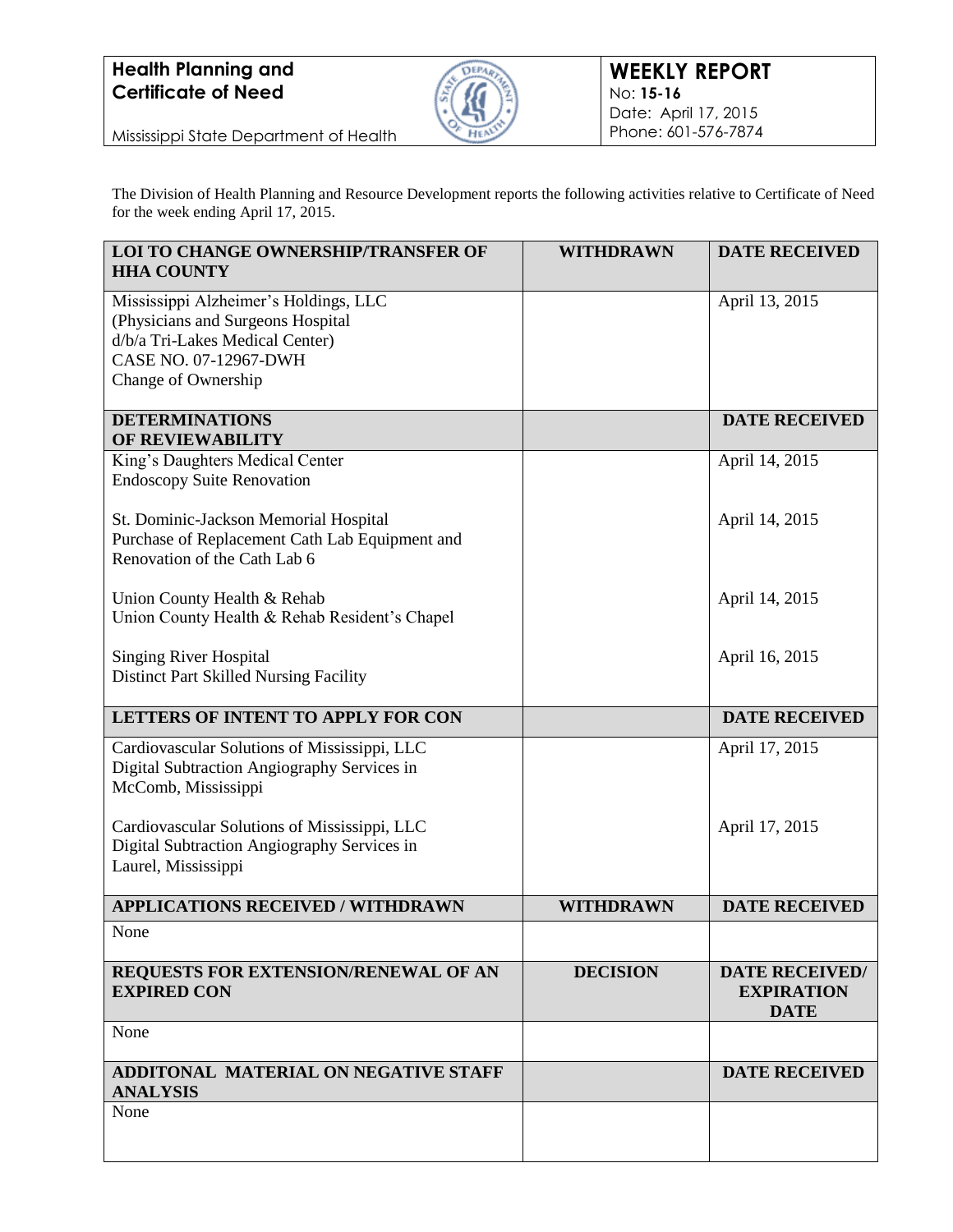

#### **WEEKLY REPORT** No: **15-16** Date: April 17, 2015 Phone: 601-576-7874

Mississippi State Department of Health

| CON APPLICATIONS DEEMED COMPLETE                                                                                                                                                                                                                                             |                        | <b>DATE COMPLETE</b>             |
|------------------------------------------------------------------------------------------------------------------------------------------------------------------------------------------------------------------------------------------------------------------------------|------------------------|----------------------------------|
| None                                                                                                                                                                                                                                                                         |                        |                                  |
| <b>FINAL ORDERS ISSUED</b>                                                                                                                                                                                                                                                   | <b>DECISION</b>        | <b>EFFECTIVE DATE</b>            |
| None                                                                                                                                                                                                                                                                         |                        |                                  |
| <b>SIX-MONTH EXTENSION REQUESTS</b>                                                                                                                                                                                                                                          | <b>DECISION</b>        | <b>EXPIRATION</b><br><b>DATE</b> |
| None                                                                                                                                                                                                                                                                         |                        |                                  |
| <b>HEARINGS DURING THE COURSE OF REVIEW</b>                                                                                                                                                                                                                                  | <b>REQUESTED</b>       | <b>DATE</b><br><b>SCHEDULED</b>  |
| CON Review Number: HG-NIS-1214-021<br>River Oaks, LLC d/b/a River Oaks Hospital<br>Establishment of a Diagnostic Catheterization and PCI<br>Services and Acquisition of Related Equipment<br>Capital Expenditure: \$900,000<br>Location: Flowood, Rankin County, Mississippi |                        |                                  |
| Requestor(s): St. Dominic-Jackson Memorial Hospital                                                                                                                                                                                                                          | March 6, 2015          | To Be Scheduled                  |
| Mississippi Baptist Medical Center, Inc. d/b/a Mississippi<br><b>Baptist Medical Center</b>                                                                                                                                                                                  | March 11, 2015         | To Be Scheduled                  |
| <b>CON Review Number: ASC-NIS-0614-008</b><br>Madison Physician Surgery Center<br>Establishment of a Multi-Specialty Ambulatory Surgery<br>Center<br>Capital Expenditure: \$1,869,414.00<br>Location: Madison, Madison County, Mississippi                                   |                        |                                  |
| Requestor(s): Madison Physician Surgery Center                                                                                                                                                                                                                               | September 10, 2014     | To Be Scheduled                  |
| <b>CON Review: HG-RLS-1210-039</b><br>Patients' Choice Medical Center, Raleigh<br>Lease/Relocation of 10 Chemical Dependency Beds &<br>Offering of Adult Chemical Dependency Services<br>Capital Expenditure: \$58,400                                                       |                        |                                  |
| Requestor: Alliance Health Center, Meridian                                                                                                                                                                                                                                  | March 16, 2011         | To Be Scheduled                  |
| CON Review: FSF-NIS-0610-025<br>Gumtree Imaging, LLC Tupelo<br>Acquisition/Establishment and Offering of MRI Services<br>Capital Expenditure: \$1,090,000                                                                                                                    |                        |                                  |
| Requestor: The Imaging Center at Gloster Creek Village                                                                                                                                                                                                                       | <b>August 26, 2010</b> | To Be Scheduled                  |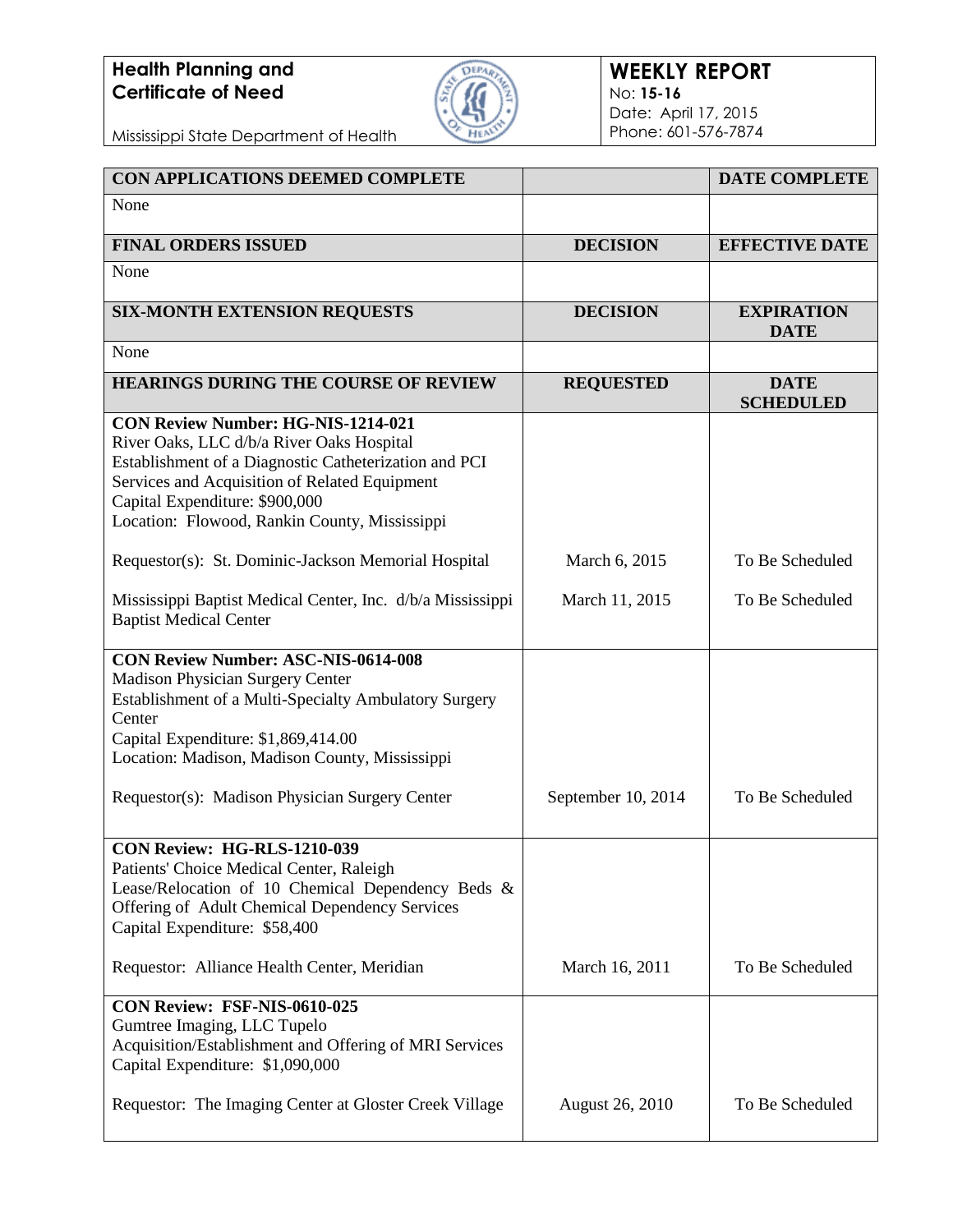

#### **WEEKLY REPORT** No: **15-16** Date: April 17, 2015 Phone: 601-576-7874

Mississippi State Department of Health

| Fresenius Medical Care-Calhoun City<br>Establish/Const of a 6-Station ESRD Facility in<br><b>Calhoun County</b><br>Capital Expenditure: \$462,471<br>To Be Scheduled<br><b>Requestor: Fresenius Medical Care</b><br>March 9, 2010<br>CON Review: ESRD-NIS-0908-034<br>Fresenius Medical Care-West Point<br>Establish/Const of a 10-Station ESRD Facility in<br>Clay County<br>Capital Expenditure: \$380,000<br>To Be Scheduled<br><b>Requestor: Fresenius Medical Care</b><br>March 9, 2010<br><b>CON Review: ESRD-NIS-0908:035</b><br>Fresenius Medical Care-Water Valley<br>Establish/Const. of a 6-Station ESRD facility in<br>Yalobusha County<br>Capital Expenditure: \$462,471<br>Requestor: Fresenius Medical Care<br>To Be Scheduled<br>March 9, 2010<br>CON Review: FSF-NIS-0808-024<br>Advanced Medical Imaging of Greenville, LLC<br>Provision of MRI Services in Washington County<br>Capital Expenditure: \$0<br>To Be Scheduled<br>Requestor: Delta Regional Medical Center<br>December 3, 2008<br>CON Review: FSF-NIS-0807-018<br>Desoto Imaging and Diagnostics, LLC<br><b>Establishment of Mobile PET Services</b><br>Capital Expenditure: \$0<br>Requestor: Baptist Memorial Hospital - DeSoto<br>December 3, 2007<br>To Be Scheduled<br>CON Review: HG-NIS-1206-038<br>Laird Hospital, Inc.<br>Offering of MRI Services at Rush Medical Clinic,<br>Philadelphia<br>Capital Expenditure: \$14,500<br>To Be Scheduled<br>Requestors: Neshoba County General Hospital & InSight<br>May 2, 2007<br><b>Health Corporation</b> | CON Review: ESRD-NIS-0908-031 |  |
|----------------------------------------------------------------------------------------------------------------------------------------------------------------------------------------------------------------------------------------------------------------------------------------------------------------------------------------------------------------------------------------------------------------------------------------------------------------------------------------------------------------------------------------------------------------------------------------------------------------------------------------------------------------------------------------------------------------------------------------------------------------------------------------------------------------------------------------------------------------------------------------------------------------------------------------------------------------------------------------------------------------------------------------------------------------------------------------------------------------------------------------------------------------------------------------------------------------------------------------------------------------------------------------------------------------------------------------------------------------------------------------------------------------------------------------------------------------------------------------------------------------------------------------------|-------------------------------|--|
|                                                                                                                                                                                                                                                                                                                                                                                                                                                                                                                                                                                                                                                                                                                                                                                                                                                                                                                                                                                                                                                                                                                                                                                                                                                                                                                                                                                                                                                                                                                                              |                               |  |
|                                                                                                                                                                                                                                                                                                                                                                                                                                                                                                                                                                                                                                                                                                                                                                                                                                                                                                                                                                                                                                                                                                                                                                                                                                                                                                                                                                                                                                                                                                                                              |                               |  |
|                                                                                                                                                                                                                                                                                                                                                                                                                                                                                                                                                                                                                                                                                                                                                                                                                                                                                                                                                                                                                                                                                                                                                                                                                                                                                                                                                                                                                                                                                                                                              |                               |  |
|                                                                                                                                                                                                                                                                                                                                                                                                                                                                                                                                                                                                                                                                                                                                                                                                                                                                                                                                                                                                                                                                                                                                                                                                                                                                                                                                                                                                                                                                                                                                              |                               |  |
|                                                                                                                                                                                                                                                                                                                                                                                                                                                                                                                                                                                                                                                                                                                                                                                                                                                                                                                                                                                                                                                                                                                                                                                                                                                                                                                                                                                                                                                                                                                                              |                               |  |
|                                                                                                                                                                                                                                                                                                                                                                                                                                                                                                                                                                                                                                                                                                                                                                                                                                                                                                                                                                                                                                                                                                                                                                                                                                                                                                                                                                                                                                                                                                                                              |                               |  |
|                                                                                                                                                                                                                                                                                                                                                                                                                                                                                                                                                                                                                                                                                                                                                                                                                                                                                                                                                                                                                                                                                                                                                                                                                                                                                                                                                                                                                                                                                                                                              |                               |  |
|                                                                                                                                                                                                                                                                                                                                                                                                                                                                                                                                                                                                                                                                                                                                                                                                                                                                                                                                                                                                                                                                                                                                                                                                                                                                                                                                                                                                                                                                                                                                              |                               |  |
|                                                                                                                                                                                                                                                                                                                                                                                                                                                                                                                                                                                                                                                                                                                                                                                                                                                                                                                                                                                                                                                                                                                                                                                                                                                                                                                                                                                                                                                                                                                                              |                               |  |
|                                                                                                                                                                                                                                                                                                                                                                                                                                                                                                                                                                                                                                                                                                                                                                                                                                                                                                                                                                                                                                                                                                                                                                                                                                                                                                                                                                                                                                                                                                                                              |                               |  |
|                                                                                                                                                                                                                                                                                                                                                                                                                                                                                                                                                                                                                                                                                                                                                                                                                                                                                                                                                                                                                                                                                                                                                                                                                                                                                                                                                                                                                                                                                                                                              |                               |  |
|                                                                                                                                                                                                                                                                                                                                                                                                                                                                                                                                                                                                                                                                                                                                                                                                                                                                                                                                                                                                                                                                                                                                                                                                                                                                                                                                                                                                                                                                                                                                              |                               |  |
|                                                                                                                                                                                                                                                                                                                                                                                                                                                                                                                                                                                                                                                                                                                                                                                                                                                                                                                                                                                                                                                                                                                                                                                                                                                                                                                                                                                                                                                                                                                                              |                               |  |
|                                                                                                                                                                                                                                                                                                                                                                                                                                                                                                                                                                                                                                                                                                                                                                                                                                                                                                                                                                                                                                                                                                                                                                                                                                                                                                                                                                                                                                                                                                                                              |                               |  |
|                                                                                                                                                                                                                                                                                                                                                                                                                                                                                                                                                                                                                                                                                                                                                                                                                                                                                                                                                                                                                                                                                                                                                                                                                                                                                                                                                                                                                                                                                                                                              |                               |  |
|                                                                                                                                                                                                                                                                                                                                                                                                                                                                                                                                                                                                                                                                                                                                                                                                                                                                                                                                                                                                                                                                                                                                                                                                                                                                                                                                                                                                                                                                                                                                              |                               |  |
|                                                                                                                                                                                                                                                                                                                                                                                                                                                                                                                                                                                                                                                                                                                                                                                                                                                                                                                                                                                                                                                                                                                                                                                                                                                                                                                                                                                                                                                                                                                                              |                               |  |
|                                                                                                                                                                                                                                                                                                                                                                                                                                                                                                                                                                                                                                                                                                                                                                                                                                                                                                                                                                                                                                                                                                                                                                                                                                                                                                                                                                                                                                                                                                                                              |                               |  |
|                                                                                                                                                                                                                                                                                                                                                                                                                                                                                                                                                                                                                                                                                                                                                                                                                                                                                                                                                                                                                                                                                                                                                                                                                                                                                                                                                                                                                                                                                                                                              |                               |  |
|                                                                                                                                                                                                                                                                                                                                                                                                                                                                                                                                                                                                                                                                                                                                                                                                                                                                                                                                                                                                                                                                                                                                                                                                                                                                                                                                                                                                                                                                                                                                              |                               |  |
|                                                                                                                                                                                                                                                                                                                                                                                                                                                                                                                                                                                                                                                                                                                                                                                                                                                                                                                                                                                                                                                                                                                                                                                                                                                                                                                                                                                                                                                                                                                                              |                               |  |
|                                                                                                                                                                                                                                                                                                                                                                                                                                                                                                                                                                                                                                                                                                                                                                                                                                                                                                                                                                                                                                                                                                                                                                                                                                                                                                                                                                                                                                                                                                                                              |                               |  |
|                                                                                                                                                                                                                                                                                                                                                                                                                                                                                                                                                                                                                                                                                                                                                                                                                                                                                                                                                                                                                                                                                                                                                                                                                                                                                                                                                                                                                                                                                                                                              |                               |  |
|                                                                                                                                                                                                                                                                                                                                                                                                                                                                                                                                                                                                                                                                                                                                                                                                                                                                                                                                                                                                                                                                                                                                                                                                                                                                                                                                                                                                                                                                                                                                              |                               |  |
|                                                                                                                                                                                                                                                                                                                                                                                                                                                                                                                                                                                                                                                                                                                                                                                                                                                                                                                                                                                                                                                                                                                                                                                                                                                                                                                                                                                                                                                                                                                                              |                               |  |
|                                                                                                                                                                                                                                                                                                                                                                                                                                                                                                                                                                                                                                                                                                                                                                                                                                                                                                                                                                                                                                                                                                                                                                                                                                                                                                                                                                                                                                                                                                                                              |                               |  |
|                                                                                                                                                                                                                                                                                                                                                                                                                                                                                                                                                                                                                                                                                                                                                                                                                                                                                                                                                                                                                                                                                                                                                                                                                                                                                                                                                                                                                                                                                                                                              |                               |  |
|                                                                                                                                                                                                                                                                                                                                                                                                                                                                                                                                                                                                                                                                                                                                                                                                                                                                                                                                                                                                                                                                                                                                                                                                                                                                                                                                                                                                                                                                                                                                              |                               |  |
|                                                                                                                                                                                                                                                                                                                                                                                                                                                                                                                                                                                                                                                                                                                                                                                                                                                                                                                                                                                                                                                                                                                                                                                                                                                                                                                                                                                                                                                                                                                                              |                               |  |
|                                                                                                                                                                                                                                                                                                                                                                                                                                                                                                                                                                                                                                                                                                                                                                                                                                                                                                                                                                                                                                                                                                                                                                                                                                                                                                                                                                                                                                                                                                                                              |                               |  |
|                                                                                                                                                                                                                                                                                                                                                                                                                                                                                                                                                                                                                                                                                                                                                                                                                                                                                                                                                                                                                                                                                                                                                                                                                                                                                                                                                                                                                                                                                                                                              |                               |  |
|                                                                                                                                                                                                                                                                                                                                                                                                                                                                                                                                                                                                                                                                                                                                                                                                                                                                                                                                                                                                                                                                                                                                                                                                                                                                                                                                                                                                                                                                                                                                              |                               |  |
|                                                                                                                                                                                                                                                                                                                                                                                                                                                                                                                                                                                                                                                                                                                                                                                                                                                                                                                                                                                                                                                                                                                                                                                                                                                                                                                                                                                                                                                                                                                                              |                               |  |
|                                                                                                                                                                                                                                                                                                                                                                                                                                                                                                                                                                                                                                                                                                                                                                                                                                                                                                                                                                                                                                                                                                                                                                                                                                                                                                                                                                                                                                                                                                                                              |                               |  |
|                                                                                                                                                                                                                                                                                                                                                                                                                                                                                                                                                                                                                                                                                                                                                                                                                                                                                                                                                                                                                                                                                                                                                                                                                                                                                                                                                                                                                                                                                                                                              |                               |  |
|                                                                                                                                                                                                                                                                                                                                                                                                                                                                                                                                                                                                                                                                                                                                                                                                                                                                                                                                                                                                                                                                                                                                                                                                                                                                                                                                                                                                                                                                                                                                              |                               |  |
|                                                                                                                                                                                                                                                                                                                                                                                                                                                                                                                                                                                                                                                                                                                                                                                                                                                                                                                                                                                                                                                                                                                                                                                                                                                                                                                                                                                                                                                                                                                                              |                               |  |
|                                                                                                                                                                                                                                                                                                                                                                                                                                                                                                                                                                                                                                                                                                                                                                                                                                                                                                                                                                                                                                                                                                                                                                                                                                                                                                                                                                                                                                                                                                                                              |                               |  |
|                                                                                                                                                                                                                                                                                                                                                                                                                                                                                                                                                                                                                                                                                                                                                                                                                                                                                                                                                                                                                                                                                                                                                                                                                                                                                                                                                                                                                                                                                                                                              |                               |  |
|                                                                                                                                                                                                                                                                                                                                                                                                                                                                                                                                                                                                                                                                                                                                                                                                                                                                                                                                                                                                                                                                                                                                                                                                                                                                                                                                                                                                                                                                                                                                              |                               |  |
|                                                                                                                                                                                                                                                                                                                                                                                                                                                                                                                                                                                                                                                                                                                                                                                                                                                                                                                                                                                                                                                                                                                                                                                                                                                                                                                                                                                                                                                                                                                                              |                               |  |